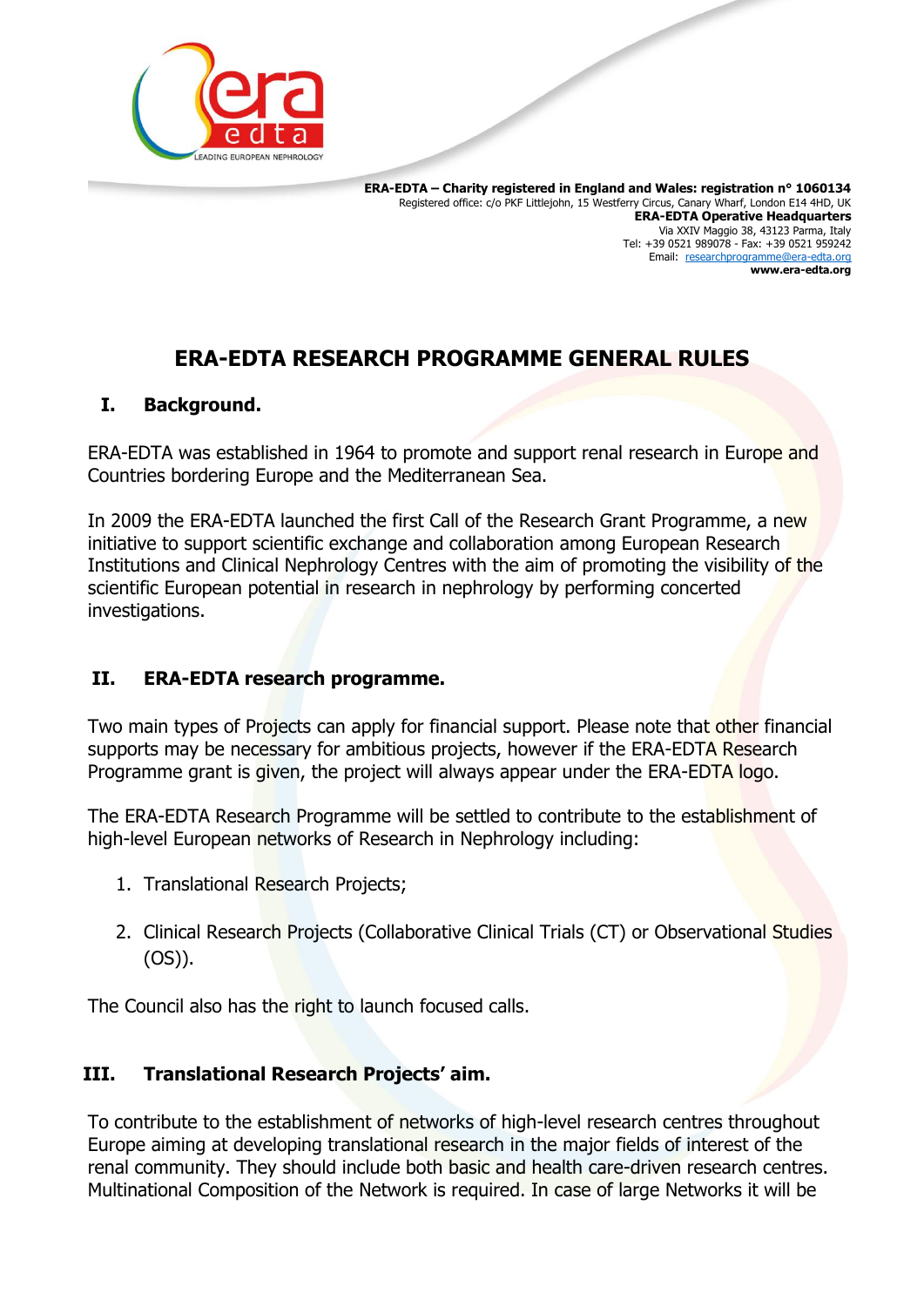

possible that a single country can have more than one research group but it can never exceed 20% of the total composition of the Network. The composition of the Network should be balanced thus including strong and consolidated research groups (60-75%), as well as emerging research groups (25-40%), as defined in Appendix 1 (see below).

The network will propose a coordinated research project (defined in Appendix  $1 -$  see below) in which the need, role and responsibilities of each group should be clearly defined. The Network should have a Principal Investigator and Coordinator responsible for the whole Project. It can also have one or more Sub coordinators.

The Network applying should clearly demonstrate that it can constitute a feasible and real coordinated Network able to deal with the type of research submitted.

A combined budget for funding the projects, including Public and/or Private (Foundation, Associations, Societies) Research Institutions, Universities or Other Research Related Bodies will be allowed. In any case, even if other funding is granted, the entire project will be under the ERA-EDTA logo.

## **IV. Clinical Research Projects (Collaborative Clinical Trials (CT) or Observational Studies (OS)).**

#### **1. Aim.**

To create a Network of Nephrology Centres willing to perform non-industry supported clinical trials (CT), with potential benefits for many patients in Europe as well as all over the world. To contribute performing CTs by enrolling patients from different Countries in Europe thus establishing a true active clinical trial network among European Centres of Clinical Nephrology.

To facilitate the interaction among Nephrological Centres and the production of common results of relevance in the field of treatment of renal disease.

To show the expertise of European Clinical Nephrology Centres in CT.

Also in this case the project must have a Principal Investigator who is responsible for the Project.

So that any CT project submitted to this programme can be taken into consideration, it must comply with the EU regulations regarding this matter: (EU) No. 536/2014 of April 16, 2014, Regulations of the European Parliament and of the Council regarding clinical trials on medicinal products for human use.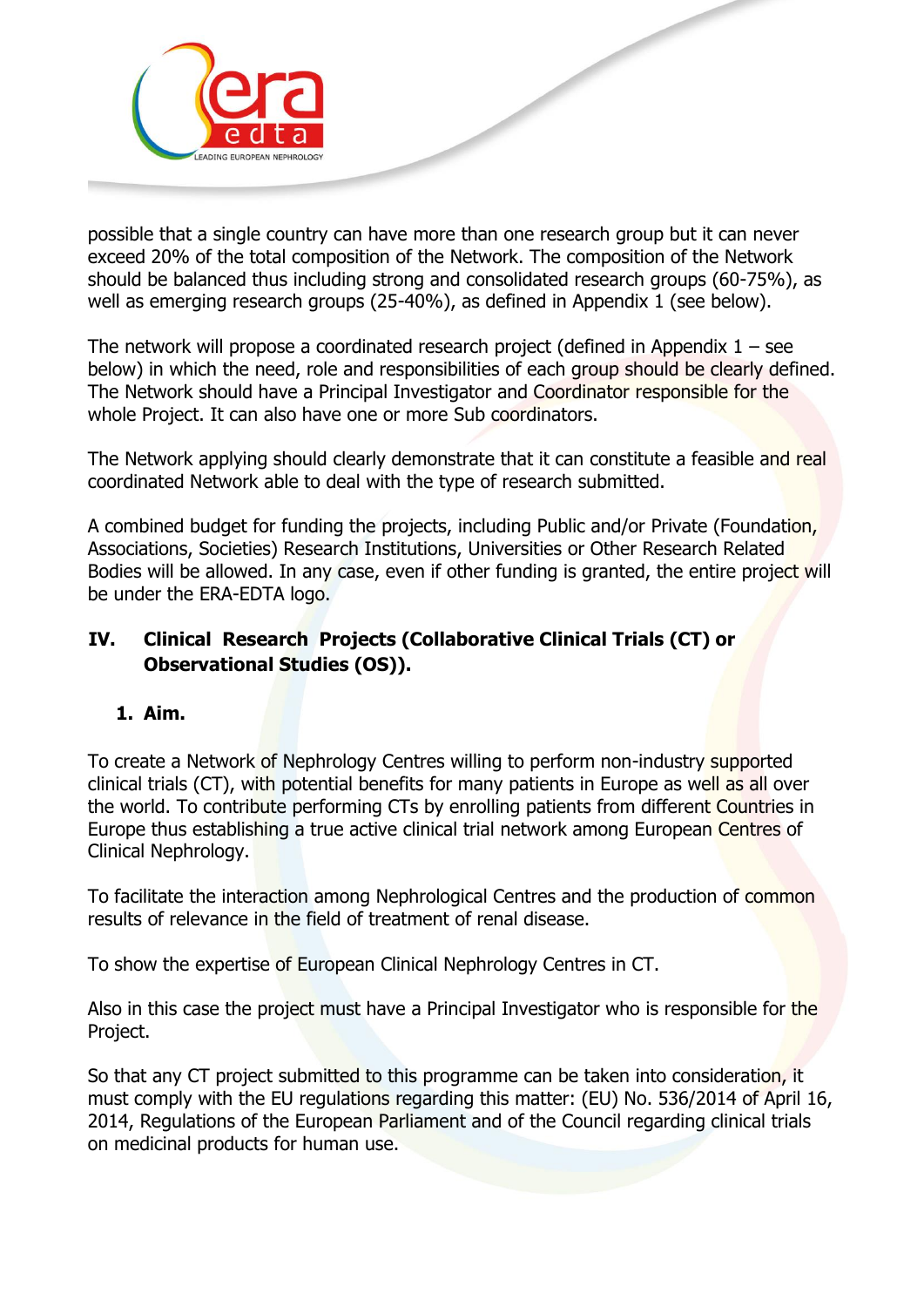

# **2. How to apply.**

A public call is done periodically according to the Council's decision (the frequency will depend on the funds available).

The call is advertised in the web and by e-mail to ERA-EDTA Members (categories A and B) and the proposals should be presented using a specific form. The online application form will be posted on the web-site in a specific designated area once the deadline is determined.

- a. Translational research projects will be selected on the basis of adequacy, high quality, level of coordination and complementation, and other add-on values such as those combining both basic and clinical-epidemiological research and Eastern-Western European collaborative Projects;
- b. Clinical research projects will include Observational Studies, as well as Collaborative Clinical Trials (CT). The call is open to spontaneous CT in Europe, which can be cosponsored by the industry but not industry driven. CT can be newly designed or been already approved by a national ethics committee, but still striving to gather a sufficient number of patients.

In order to be evaluated the project must have a few entry requirements:

- a. The main applicant must be a current ERA-EDTA full member (categories A and B);
- b. The project must be entirely developed within the borders of the **ERA-EDTA** [geographical area](http://www.era-edta.org/ERA-EDTA_geographical_area.html) (Europe, countries bordering Europe and the Mediterranean Sea);
- c. The project must have a duration of at least two years and no more than four years;
- d. The project must involve institutions from at least two different countries (obviously, part of the ERA-EDTA geographical area);
- e. Each main applicant can only submit one pre-proposal per call;
- f. The amount requested cannot exceed the maximum sum available for the Call;
- g. All the people involved in the project must send a written statement (e-mail/letter) confirming that they support/endorse and/or will be active in this project.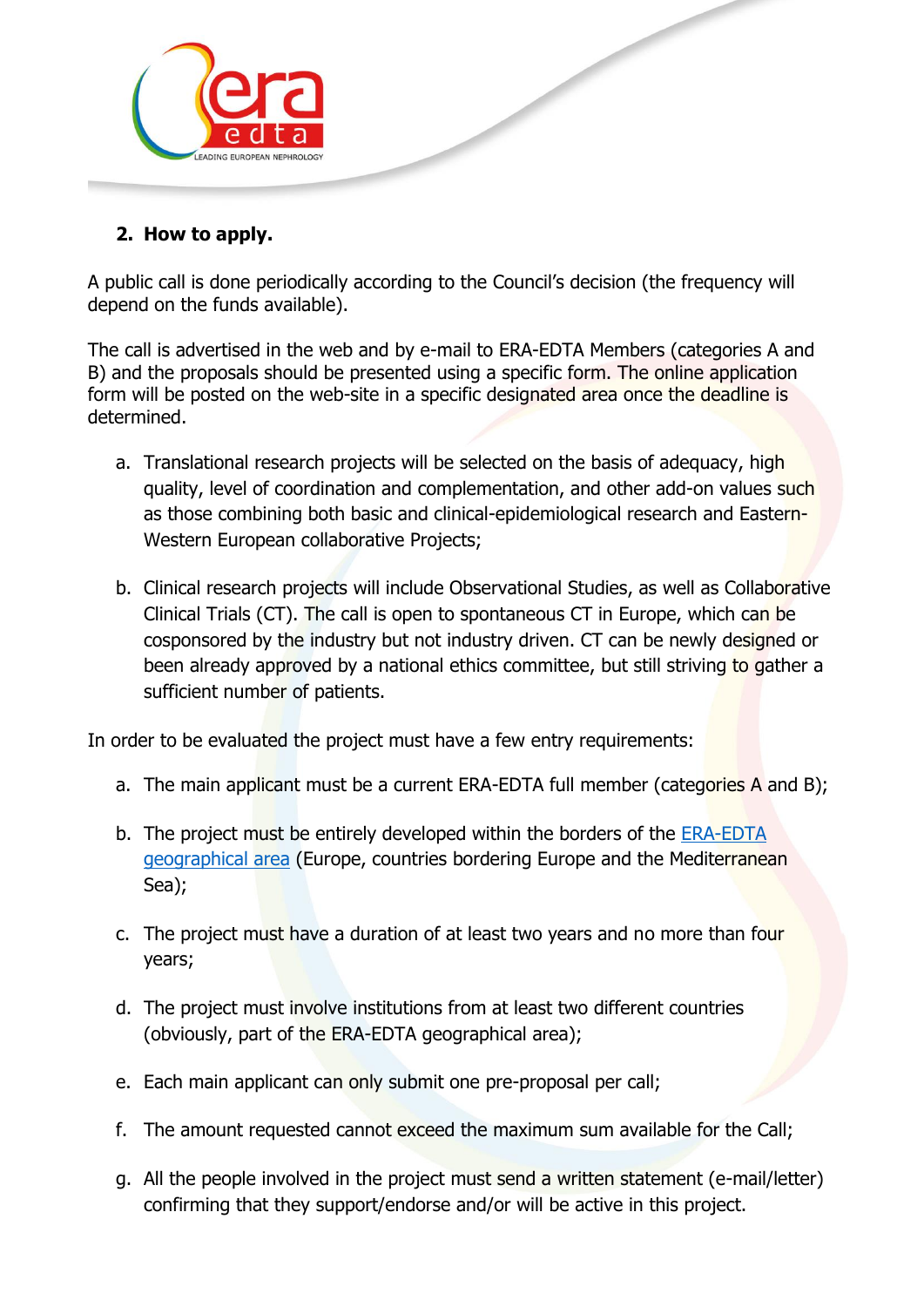

By applying, please consider that at the time of submission of the project the SAB is in charge of verifying the feasibility of the project itself. For this purpose, and when this is necessary, SAB must receive all the approvals and documentations regarding the feasibility of the project, together with the application.

# **V. Selection of the proposals.**

The proposals will be scored by following three steps.

#### **1. First step:**

The pre-proposals will be submitted to a strict administrative check aimed at excluding all the projects that do not comply with the requirements mentioned above and again listed below:

- a. the main applicant must be a current ERA-EDTA full member (categories A and B);
- b. the entire project must be developed within the borders of the ERA-EDTA geographical area;
- c. the project must have a duration of at least two years and no more than four years;
- d. the project must involve institutions from at least two different countries (obviously, part of the ERA-EDTA geographical area);
- e. each main applicant can submit only one pre-proposal;
- f. the amount requested cannot exceed the maximum sum available for the Call;
- g. approvals and documentation regarding the feasibility of the project must be properly submitted and valid;
- h. all the people involved in the project must send a written statement (e-mail/letter) confirming that they support/endorse and/or will be active in this project.

Only the applications that fully comply with the above entry requirements will be forwarded to the SAB, the official ERA-EDTA body in charge of verifying the feasibility of the projects themselves and eventually proceed with the evaluation and score of the projects, that will be done in accordance to a pre-defined common score-system.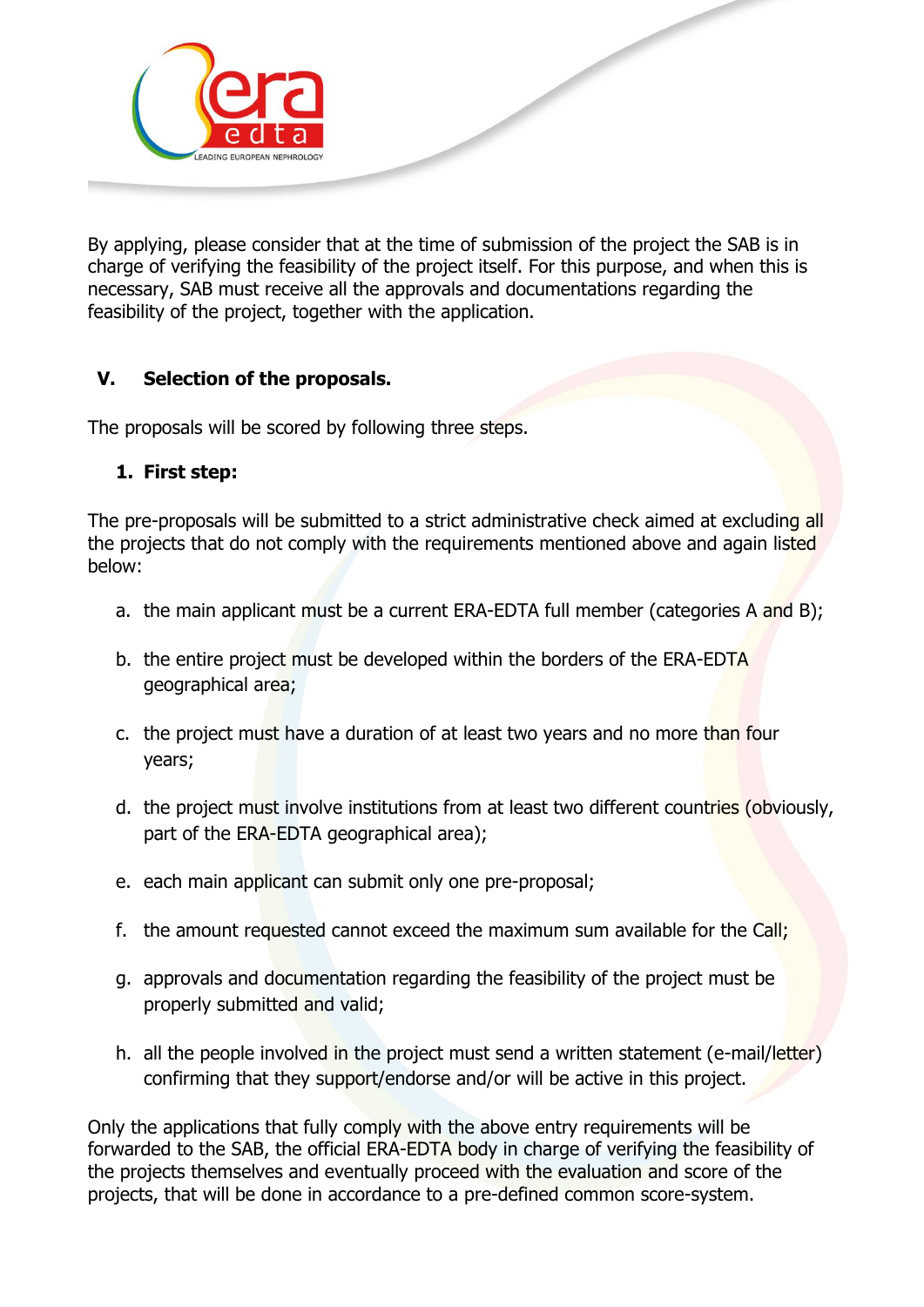

If there are any SAB Members involved in one or more of the submitted pre-proposals, they must abstain from the evaluation procedure. Still with this regard, after receiving the pre-proposals to be evaluated, each SAB Member has to fill in a Conflict of Interest (C.O.I.) form declaring his/her eventual C.O.I. in one or more of the submitted applications.

IMPORTANT: the minimum number of SAB members needed to evaluate the applications in the 1st step of the process is 6 (with a mix of basic and clinical scientist). If too many SAB Members with voting rights have a C.O.I. in one or more of the applications to be evaluated, the SAB Secretary-Coordinator and the Chair (provided that they have no C.O.I.) can be involved in the evaluation procedure. If there is still a lack of reviewers within SAB, external reviewers will have to be selected and involved in the evaluation procedure. The ERA-EDTA Council should be promptly informed if this last scenario must be applied for final approval.

The SAB is entitled to suggest modifications, deletions and implementations as well as to suggest a lowering of the original financial requests.

#### **2. Second step:**

The applicants whose projects pass the first step of the evaluation procedure have to decide whether or not to submit a final version of their proposal by filling in the appropriate "Final Application Form".

Only the SAB Members not involved in the projects retained for the second round can be involved in the selection of the external reviewers who will be in charge of the further evaluation.

#### **3. Third step:**

After the receipt of the scientific and technical evaluation done by the external reviewers, the Projects will be ranked by the SAB Members without conflict of interest and then submitted to the Council, that must decide which of them can be financially supported by ERA-EDTA for that specific Call.

If needed (doubts about feasibility, to decide among best ranked pre-selected projects, etc....) the principal investigator may be asked to present the project "face to face" at a Council Meeting in order to receive more information for making the final decision.

If a project is not approved as presented and modifications are requested by the Council, the PI may be invited to re-submit a new proposal.

The new proposal will follow the same evaluation procedure as described above.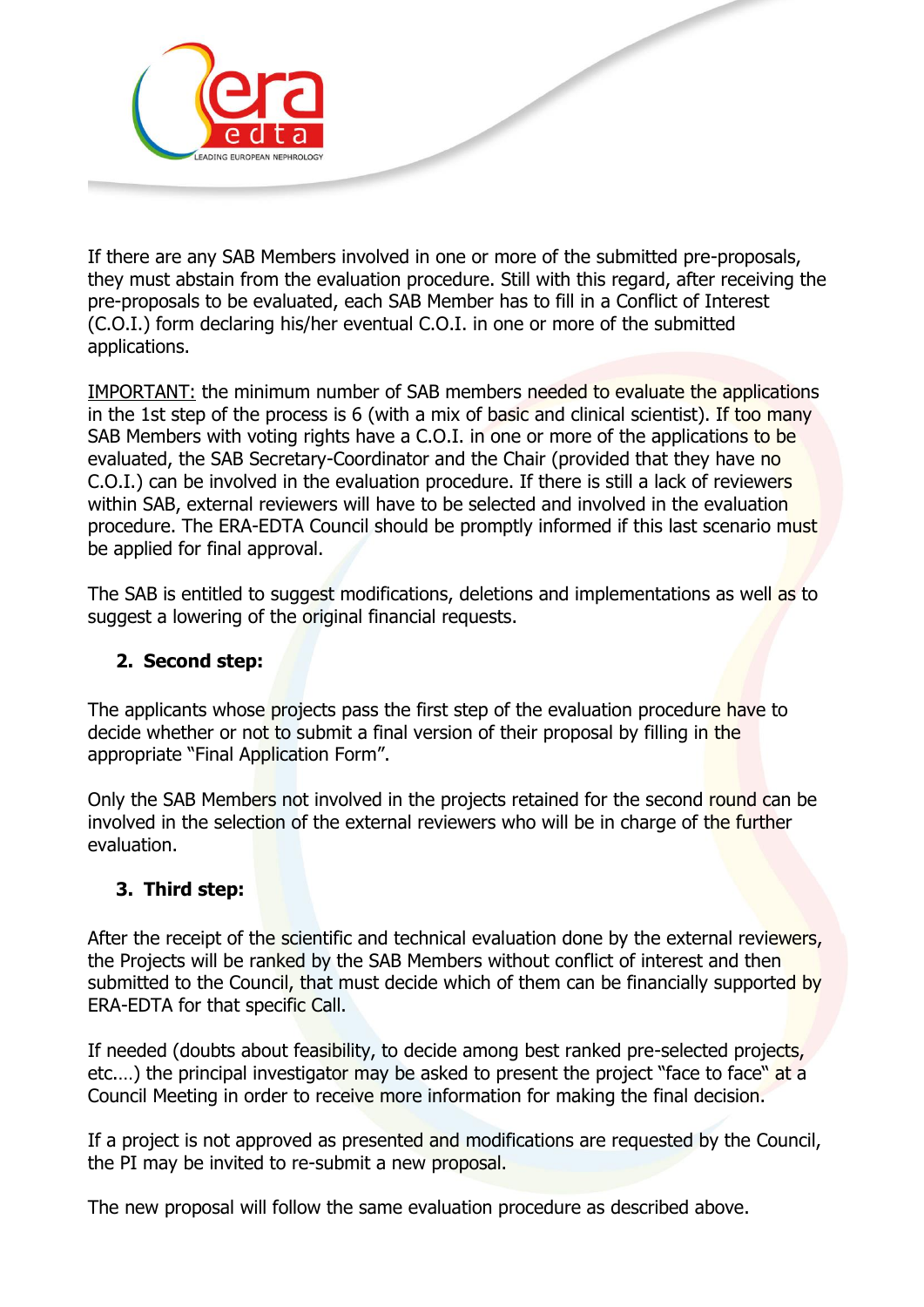

If the project is finally approved by Council, any eventual expenditure involved in this second procedure will be subtracted from the total amount that Council has approved to be given to the project itself.

## **VI. Evaluation of the results and progress of the proposal.**

Normally the SAB will receive a report every six months of how the project is progressing (necessary to receive the next payment) as well as a final report at the end of the programme. The Council must be kept constantly informed of the progression of the approved projects: the SAB Co-Chair is in charge of preparing these reports for Council on behalf of the PIs.

Only in specific cases, and after a Council decision, will more frequent reports be necessary.

Report template to be sent every six months:

Final Report template: [http://www.era](http://www.era-edta.org/privata/images/Final_Report_template_(RESEARCH_PROGRAMME).doc)[edta.org/privata/images/Final\\_Report\\_template\\_\(RESEARCH\\_PROGRAMME\).doc](http://www.era-edta.org/privata/images/Final_Report_template_(RESEARCH_PROGRAMME).doc)

The reports must be sent to: [researchprogramme@era-edta.org](mailto:researchprogramme@era-edta.org)

All the reports should include number and impact factor of publications, progress in shared publications and exchanged fellows during the action. The report of this proposal will be open for further 3 years after the end of the programme to include other posterior achievement of the programme itself.

All the publications should clearly state and acknowledge the ERA-EDTA support. Failure to properly acknowledge the ERA-EDTA support may cause the interruption of further payment installments and/or the P.I. (Principal Investigator) responsible for the project could be asked to refund part of the amounts already paid. The sentence approved by Council related to this matter is: "This article (to be adapted accordingly) was written by (to be adapted accordingly) with the support of the ERA-EDTA (European Renal Association – European Dialysis and Transplant Association)."

All kinds of positive achievements in the different centres involved in the Network, as a result of the supported programme, should be communicated to the ERA-EDTA [\(researchprogramme@era-edta.org\)](mailto:researchprogramme@era-edta.org).

The ERA-EDTA should receive due visibility when the results are presented or published (see also above).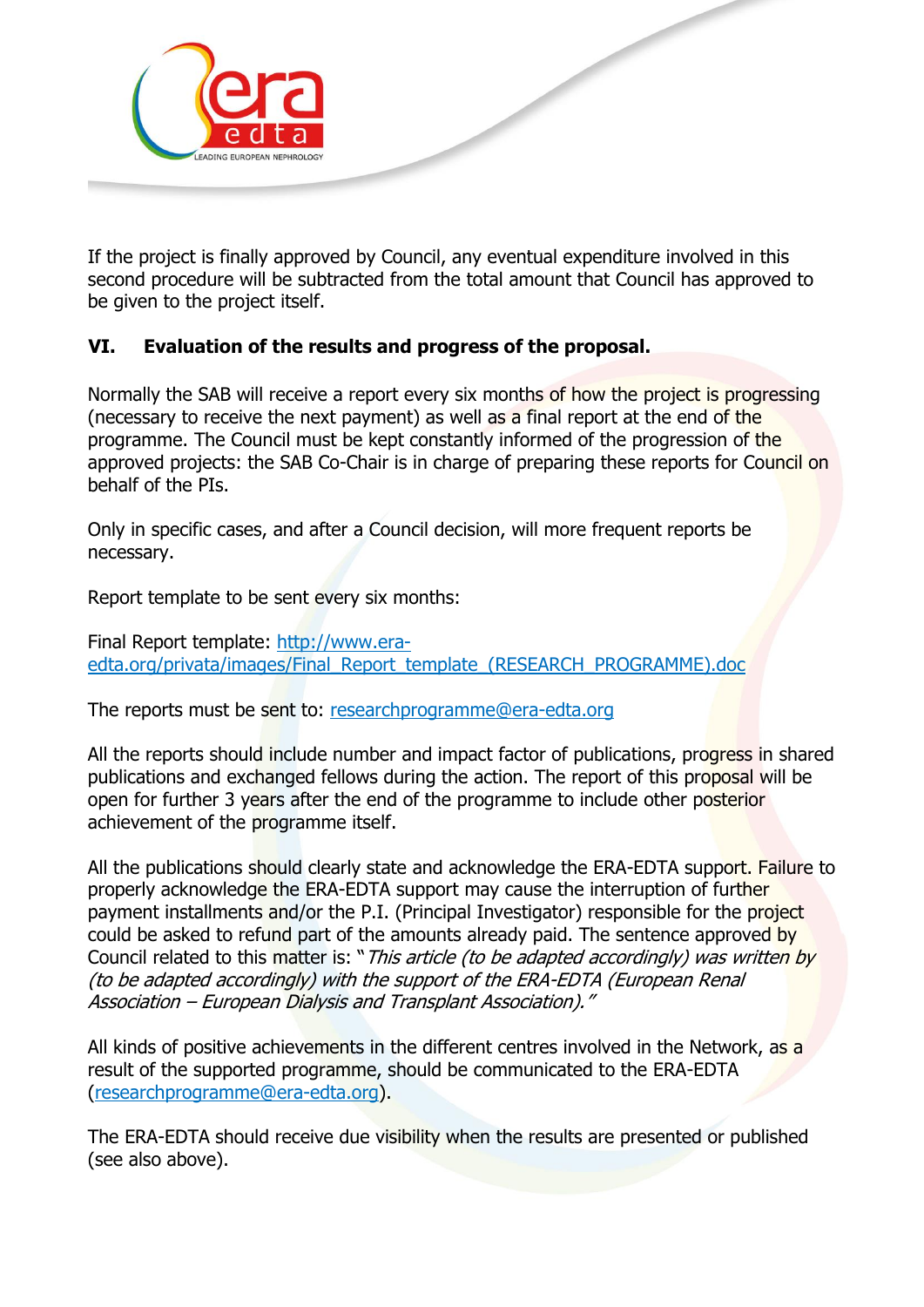

Only in case of problems, or for new projects, upon invitation done by the ERA-EDTA Secretary-Treasurer on behalf of the ERA-EDTA President and thus the Council, the Principal Investigator of these granted projects will be invited to participate in the Autumn Council meeting to give a report on the project (both scientific as well as financial). In general, however, it will be the SAB Chair and/or Co-Chair that will make these presentations to Council on behalf of the Principal Investigator of all granted projects. These will normally be done at the Autumn/Fall Council Meeting.

Together with a scientific report, also a financial one must be presented every six months: only if the allocated amounts already paid have proven to be used and the project is on schedule according to the initial proposal, will the future installments be regularly paid. If this is not the case then a new financial time-table will have to be prepared by the main applicant of the project and submitted to the SAB and then to the Council, that is the body responsible for then formally approving the changes.

IMPORTANT: If a project does not start within 12 months after the PI has received the official confirmation of acceptance on behalf of the ERA-EDTA Council, the ERA-EDTA Council can decide to withdraw the funding already granted.

## **VII. Semestral (six monthly) and final reports evaluation procedure.**

#### **1. Scientific evaluation.**

The SAB Chair, Co-Chair and Secretary-Coordinator are in charge of evaluating and thus approving or rejecting the semestral and final reports, as far as the scientific aspects are concerned. Exceptionally, if deemed necessary, they can also involve additional SAB Members in this procedure. The evaluation will include verifications of the fulfillment of the milestones as described in the proposal.

#### **2. Financial evaluation.**

The ERA-EDTA Operative Headquarters, SAB Secretariat, will be in charge of receiving the reports and verifying the correctness of the amounts related to the ERA-EDTA grant money already paid, as well as all the expenses reported.

If the report is approved both from a scientific as well as a financial point of view, and the milestones described in the application reached, the SAB Secretariat will send the report to all the Council Members for approval by email. Once this is done the PI and all the other SAB Members will be informed accordingly by the SAB Secretariat. The final approval or rejection of the semestral and final reports must be explicitly written in the minutes of the following Council Meeting.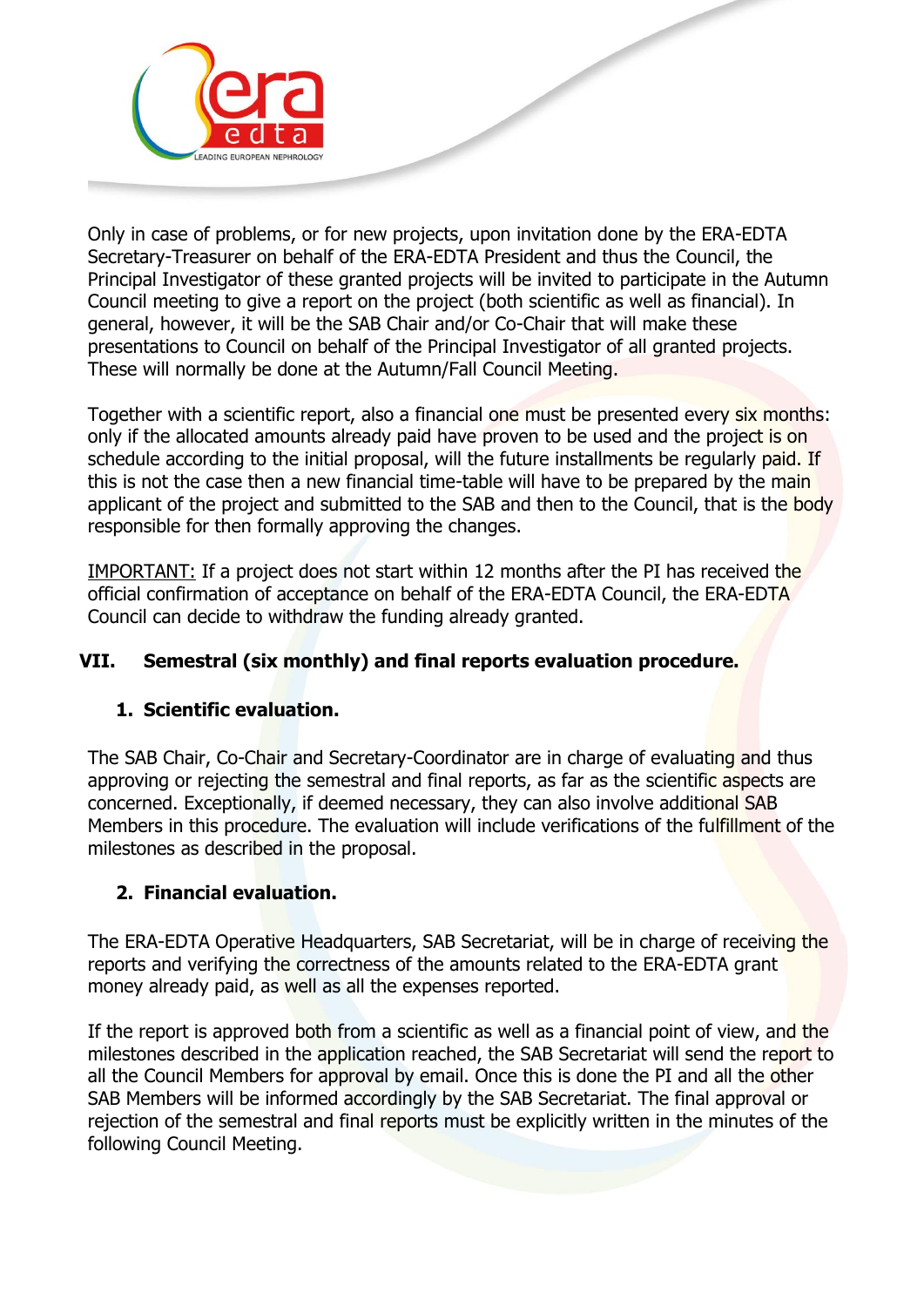

Only after the Council's approval will the Administration Dept. proceed with the payment of further installment or the final payment, if applicable.

If there is something wrong/not clear in the scientific and/or financial part of these reports, the applicant will be asked to submit further details. Only after the problem is checked and resolved, the SAB Secretariat will forward the report to the Council, as described above, for its official approval/rejection.

IMPORTANT - If a semestral report is rejected or not submitted in due time, the ERA-EDTA Council can decide to withdraw the funding already granted.

#### **VIII. Duration of the project.**

The normal duration of the projects must be between 2 and 4 years. A time-line of the progress of the project, including milestones reached, must be submitted with the scientific and financial semestral reports to allow a proper evaluation of the outcome of the project itself. Normally projects are expected to end after the granted period.

However, if special circumstances necessitate an extension of the project duration, this can be done by the PI by sending a specific request to SAB. Provided the SAB Chair, Co-Chair and Secretary-Coordinator accept the extension, it can then be granted by Council. Note that this extension is expected to be cost-neutral.

#### **IX. ERA-EDTA research programme appendix 1: definitions.**

**Clinical-epidemiological research:** In this type of research patients are the main subject of the proposal and a strong epidemiological component is needed.

**Translational research:** This type of research can be done in isolated molecules, cells, animals or patients but it is aimed at understanding the molecular and cellular basis of the disease, with the compromise of establishing a potential therapeutic benefit for patients.

**Research group:** This is represented by a team of investigators of different levels and functions, generally led by one group leader and doing research on one or more lines of research, whether or not with an applied orientation. This team generally has other elements of cohesion such as laboratory space, other sources of funding and, most important of all, a proven common experience in research, reflected by a common scientific output: publications, patents, grants, etc.

**Consolidated research group:** This alludes to a research group led by one or more IPs with more than 10 years of continuous scientific output. It should reflect a significant contribution to a field in terms of widely referenced publications, whose impact is beyond doubt, not only regarding metrics but also public recognition of the scientific community. The size of this type of group is typically between 8-15 members.